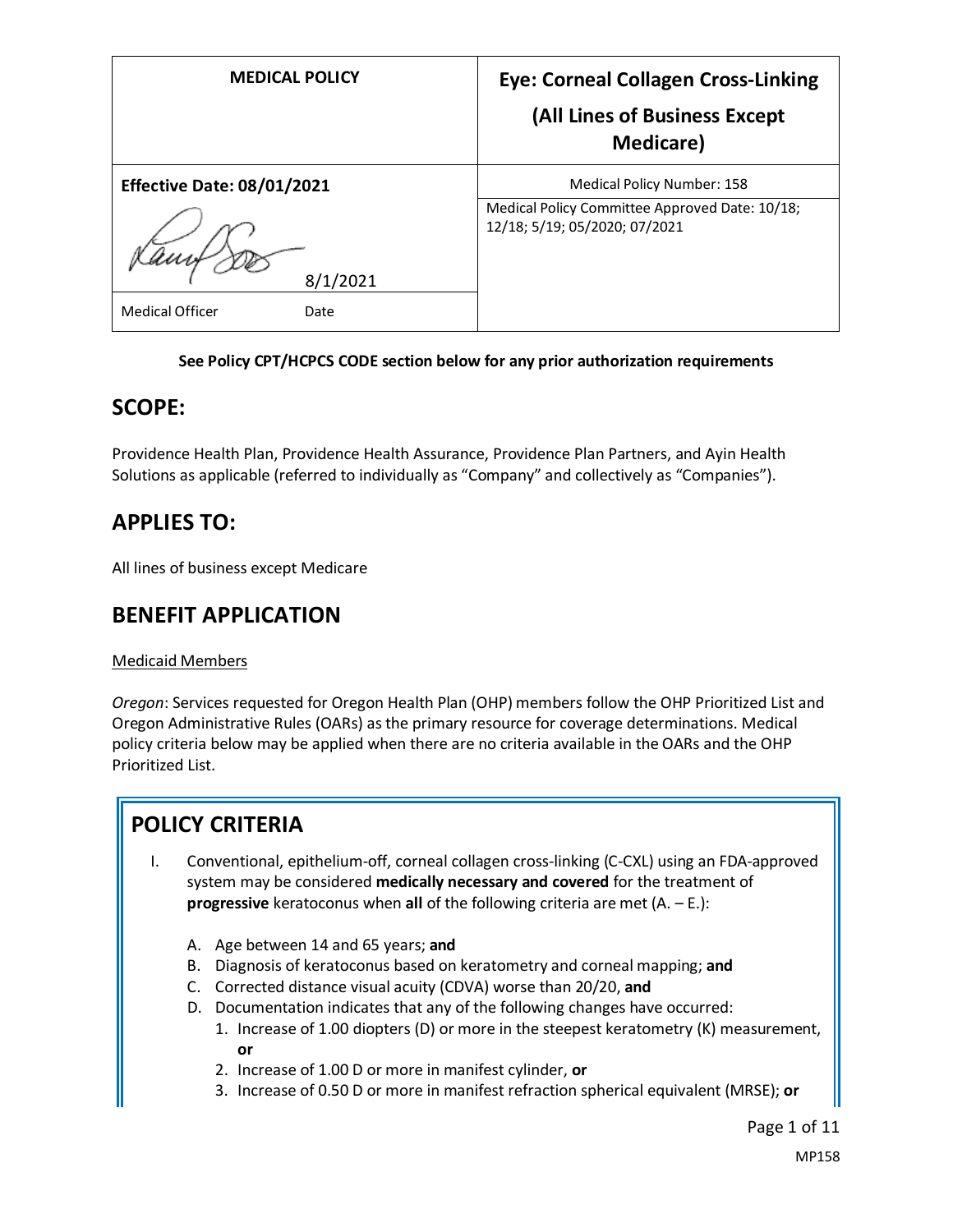- 4. A 1.0 D or a 0.1 mm or more decrease in the back optic zone radius of contact lens wearers, where other information is not available; **and**
- E. No history of corneal or systemic disease that may interfere with healing after the procedure, including but not limited to any of the following:
	- 1. Chemical injury or burns
	- 2. Delayed epithelial healing
	- 3. Severe infections
	- 4. Other corneal or ocular surface disorders
- II. Conventional, epithelium-off, corneal collagen cross-linking (C-CXL) using an FDA-approved system may be considered **medically necessary and covered** for the treatment of corneal ectasia resulting from refractory surgery when **all** of the following criteria are met (A. – E.):
	- A. Conservative treatment has failed (e.g., spectacle correction, rigid contact lens); **and**
	- B. Age between 14 and 65 years; **and**
	- C. Axial topography pattern consistent with corneal ectasia; **and**
	- D. Corrected distance visual acuity (CDVA) worse than 20/20, **and**
	- E. No history of corneal or systemic disease that may interfere with healing after the procedure, including but not limited to any of the following:
		- 1. Chemical injury or burns
		- 2. Delayed epithelial healing
		- 3. Severe infections
		- 4. Other corneal or ocular surface disorders
		- 5. Prior corneal surgery other than refractive surgery
- III. Collagen cross-linking is considered **investigational and not covered** when criterion I above is not met, including but not limited to:
	- A. The use of other CXL techniques and protocols, including but not limited to:
		- 1. Transepithelial collagen cross-linking (Epithelium-on, T-CXL).
		- 2. Accelerated CXL (A-CXL).
		- 3. Partial epithelium-removal CXL (P-CXL).
		- 4. Topography-guided CXL (TG-CXL).
	- B. When CXL is used in combination with other procedures, also known as CXL-plus (e.g., intrastromal corneal ring segments, PRK or phakic intra-ocular lens implantation).
	- C. Treatment of other corneal indications, including, but not limited to infectious keratitis.

Link t[o Policy Summary](#page-7-0)

## **BILLING GUIDELINES**

Corneal collagen cross-linking (CXL) maybe be requested in combination with other procedures, such as phototherapeutic keratectomy (PTK). These combination procedures are considered investigational per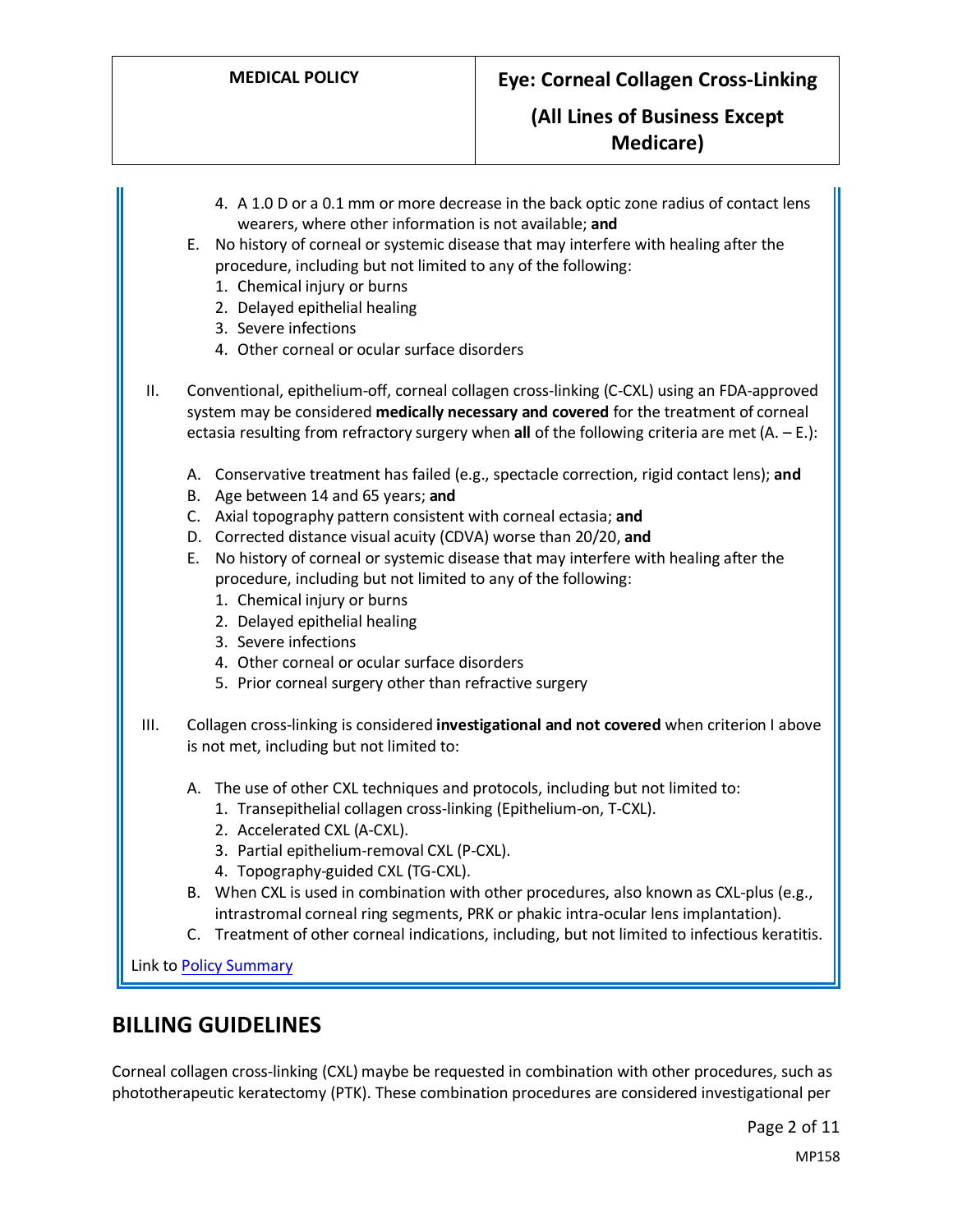this medical policy. Therefore, when the HCPCS code for PTK (S0812) is billed with 0402T, both codes should deny as investigational.

# **CPT/HCPCS CODES**

| <b>All Lines of Business Except Medicare</b>                                                  |                                                                                    |
|-----------------------------------------------------------------------------------------------|------------------------------------------------------------------------------------|
| <b>Prior Authorization Required</b>                                                           |                                                                                    |
| 0402T                                                                                         | Collagen cross-linking of cornea, (including removal of the corneal epithelium and |
|                                                                                               | intraoperative pachymetry, when performed) (Report medication separately)          |
| J2787                                                                                         | Riboflavin 5'-phosphate, ophthalmic solution, up to 3 mL                           |
| <b>Unlisted Codes</b>                                                                         |                                                                                    |
| All unlisted codes will be reviewed for medical necessity, correct coding, and pricing at the |                                                                                    |
| claim level. If an unlisted code is billed related to services addressed in this policy then  |                                                                                    |
| prior-authorization is required.                                                              |                                                                                    |
| 66999                                                                                         | Unlisted procedure, anterior segment of eye                                        |

## **DESCRIPTION**

#### Corneal Collagen Cross-Linking (CXL)

Corneal collagen cross-linking (CXL), also simply known as corneal cross-linking, is a relatively new technique currently being investigated as a treatment to slow the progression of corneal ectasias, including keratoconus and postkeratorefractive ectasia; as well as other corneal conditions.

CXL is thought to increase the biomechanical strength of collagen fibrils of the cornea through the application of riboflavin (vitamin B2) eye drops, which are absorbed by the corneal stroma. After the application of the drops, ultraviolet A (UVA) radiation is used to trigger a photochemical reaction that changes the cross-links between and within collagen fibers in the stroma. This is believed to strengthen and increase the biomechanical stiffness of the stroma, thereby flattening the steepened cornea into a more normal shape to improve vision.

Different approaches to remove or penetrate the corneal epithelium and different UVA light intensities have given rise to a variety of CXL approaches:

- *Conventional CXL (C-CXL), also known as "epithelium off"*: C-CXL involves removing the epithelium completely, after which riboflavin drops are applied to the cornea and the UVA irradiation is administered for 30 minutes.
- *Accelerated CXL (A-CXL)*: A-CXL administers a similar UVA dose (fluence) to C-CXL, but in a shorter amount of time (10 minutes) by increasing the fluence rate or irradiance.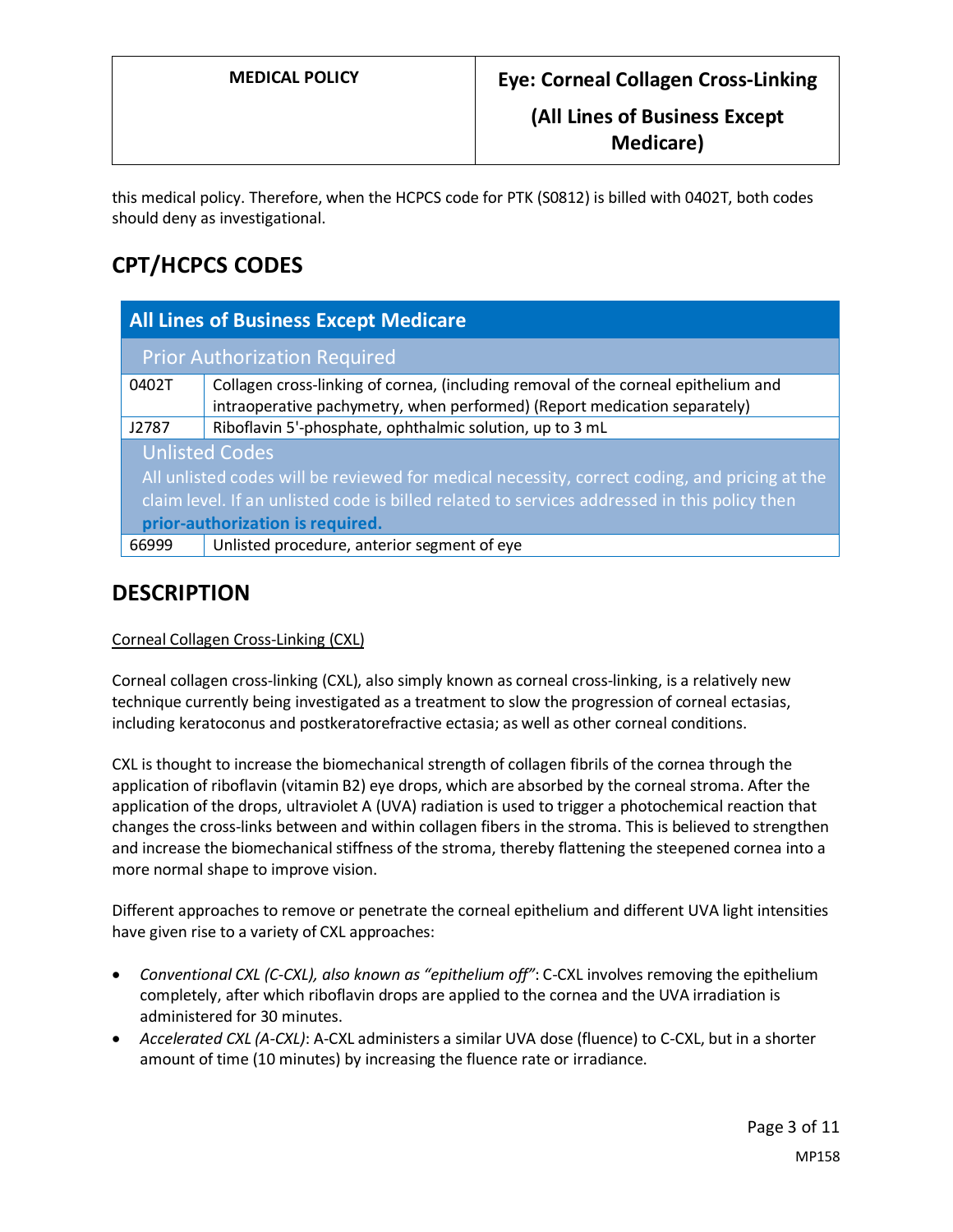- *Transepithelial CXL (T-CXL), also known as "epithelium on"*: T-CXL is performed without epithelial removal in an effort to reduce patient discomfort and possibly lower the risk of infection compared with C-CXL. However, reduced absorption of riboflavin has been reported in the T-CXL approach.
- *Partial Epithelium-Removal CXL (P-CXL)*: P-CXL is performed by partially removing the epithelium in an effort to reduce corneal damage and promote faster reepithelialization. However, as with T-CXL, reduced riboflavin absorption has been reported.
- *Topography-Guided CXL (TG-CXL)*: TG-CXL is performed using a customized, patient-specific UVA irradiation pattern based on circular zones over the keratoconic cone region of the corneal. These zones are centered on the maximum posterior elevation and receive varying amounts of energy depending on the severity of the curvature, with higher levels of energy being delivered to the innermost zones compared with outmost zones.
- *CXL combined with other procedures (CXL-plus)*: CXL-plus is the term used when either C-CXL or T-CXL are combined with other interventions, including but not limited to intrastromal corneal ring segments, photorefractive keratectomy (PRK) or phakic intra-ocular lens implantation.

#### Corneal Ectasia

According to the American Academy of Ophthalmology (AAO), "corneal ectasia is a noninflammatory condition, the hallmark of which is progressive corneal steepening and thinning."<sup>1</sup> As a result, the cornea bulges outward and progressively develops a conical shape, which prevents light entering the eye from focusing directly on the retina, resulting in irregular astigmatism and progressive myopia or visual loss. "Corneal ectasias are associated with decreased uncorrected visual acuity (UCVA), an increase in ocular aberrations, and often a loss of best-corrected distance visual acuity (BCVA). Corneal ectasias can result in significant ocular morbidity and may require surgical intervention. Types of corneal ectasia include keratoconus, postkeratorefractive ectasia, pellucid marginal degeneration, keratoglobus, and wound ectasia after penetrating keratoplasty (PK)."

The clinical objectives for treating corneal ectasia are to understand appropriate surgical and nonsurgical treatment options and to improve and/or prevent loss of visual function.

#### *Alternative Treatment Options*

Apart from CXL, alternative treatment options for corneal ectasias include corrective lenses, gaspermeable contact lenses, and intraocular lenses. However, many patients cannot tolerate the rigid lenses. Alternatively, minimally invasive intracorneal ring segment implantation (e.g. Intacs, Keraring, Ferrara ring, Myoring) is another treatment option. However, the initial effects of the rings are reported to regress with time. Ablative procedures including photorefractive keratectomy, phototherapy keratectomy, lamellar keratoplasty, and penetrating keratoplasty are also an option. However, none of these treatments change the course of the disease, and patients with advanced disease often need corneal transplantation.

#### Keratoconus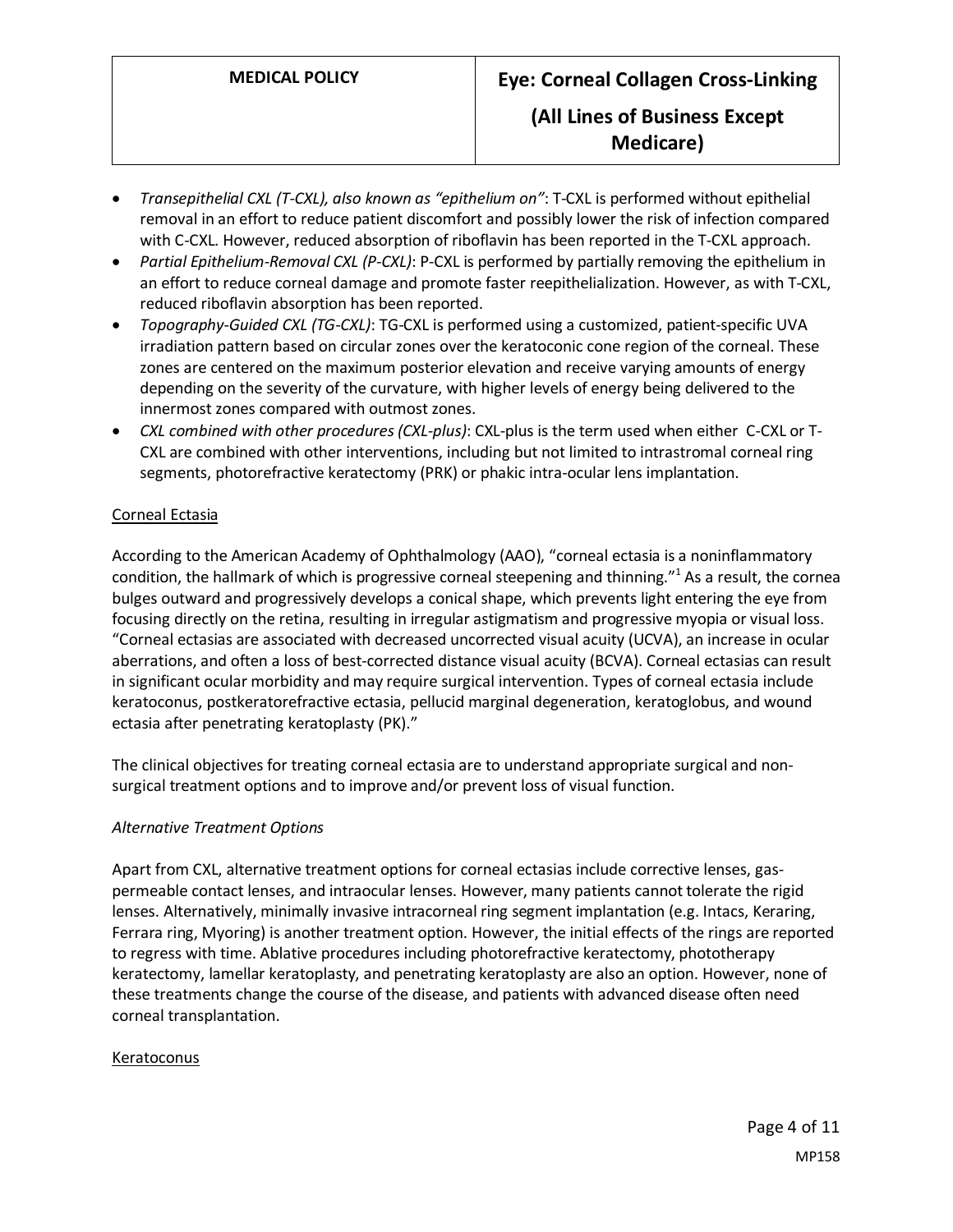Keratoconus is the most common corneal ectasia, with prevalence reporting between estimates 760 to 3300 cases per 100,000 people. Naturally occurring keratoconus typically begins in the second decade of life and progresses until about age 40. It is a predominantly bilateral form of corneal degeneration, but may be asymmetrical as well. In keratoconus, collagen fibers within the cornea naturally weaken and the cornea can no longer maintain the normal round shape, causing loss of visual acuity.

#### Postkeratorefractive Ectasia

Postkeratorefractive ectasia, also known as keratectasia, is a type of secondary corneal ectasia that has been associated with refractive surgery, particularly laser-assisted in situ keratomileusis (LASIK) and photorefractive keratectomy (PRK). The incidence is rare, with between 0.02% and 0.6% of LASIK patients developing the condition. Postkeratorefractive ectasia may occur within a week of surgery or several years later, but the majority of cases occur within two years post-LASIK. Although it has not been clearly established, post-surgery ectasia is hypothesized to develop in patients whose cornea is already weak and predisposed to ectasia. Conversely, it may occur when a normal cornea is weakened by surgery to a point of instability.

## **REVIEW OF EVIDENCE**

Currently, the only corneal collagen cross-linking (CXL) system with FDA approval is the KXL® System (Avedro). The KXL® System is only indicated for use with the conventional "epithelium-off" C-CXL protocol and only as a treatment for keratoconus or corneal ectasia following refractive surgery. The KXL® System is not approved for use with any other CXL technique or protocol, including but not limited to:

- Transepithelial collagen cross-linking (Epithelium-on, T-CXL)
- Accelerated CXL (A-CXL)
- Partial epithelium-removal CXL (P-CXL)
- Topography-guided CXL (TG-CXL)
- CXL combined with another procedure (CXL-plus)

The health plan considers devices that are not FDA-approved to be investigational and not covered. The following evidence review is only focused on FDA-approved devices. In addition, evidence reviews for indications not covered by the FDA (e.g., infectious keratitis) were conducted at this time.

A review of the ECRI, Hayes, Cochrane, and PubMed databases was conducted regarding the use of conventional corneal collagen cross-linking (C-CXL) as a treatment for keratoconus or corneal ectasia following refractive surgery. Below is a summary of the available evidence identified through June of 2021.

In 2018, ECRI published a rapid response review of CXL for treating keratoconus and corneal ectasia, which was last updated in February 2019.<sup>2</sup> Given the large body of evidence, ECRI included systematic reviews (SRs) with meta-analysis and randomized controlled trials (RCTs) with 30 or greater patients in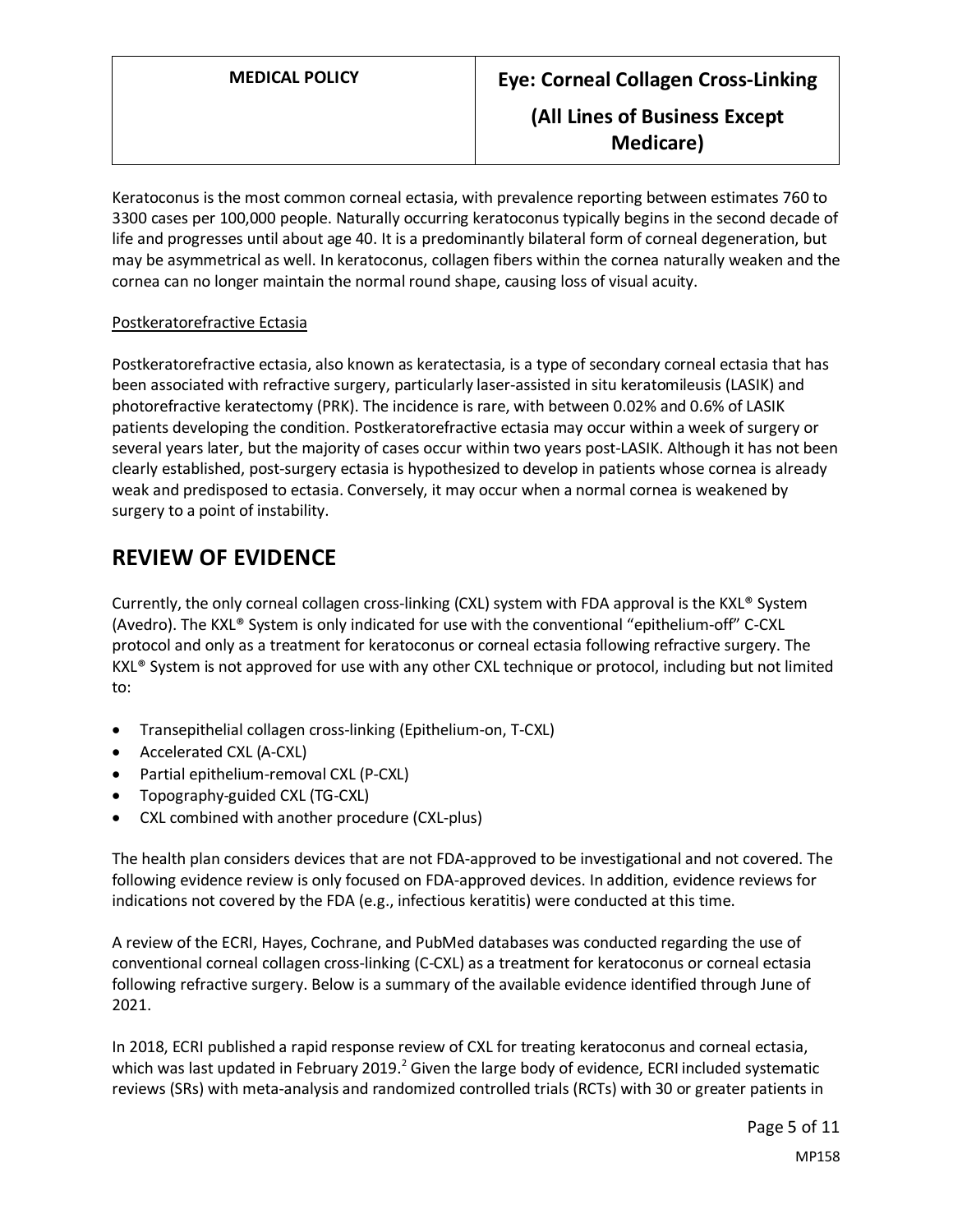their review. Included studies assessed 2,000+ eyes. Overall, ECRI reports the evidence is favorable based one recent SR and three RCTs not included in the SR, which found CXL-treated patients had improved visual acuity one year after treatment. Adverse event reports have been low. Long term data are still lacking; the ECRI authors concluded that longer term RCTs are still warranted.

#### **Keratoconus**

#### *Systematic Reviews*

In recent years, a large number of systematic reviews have been published on the efficacy of C-CXL for the treatment of keratoconus. The summary of the reviews below is organized by comparator group.

Two systematic reviews have assessed the efficacy of CXL for the treatment of keratoconus without specifically comparing it to another treatment. These reviews included large numbers of randomized and nonrandomized studies and have reported one or more of the following significant improvements among patients treated with C-CXL:<sup>3,4</sup>

- improved visual acuity, as measured by uncorrected distance visual acuity (UDVA) and/or bestspectacle-corrected visual acuity (BSCVA)
- improved topography parameters:
	- o reduced central corneal thickness (CCT)
	- o improved refractive cylinder
	- o improvements in other topography readings
- decreased endothelial cell density

In addition, in 2016, McAnena et al. published a systematic review that evaluated C-CXL in pediatric patients (aged 18 years or younger), including nine studies.<sup>5</sup> The review reported improved UDVA and BSCVA and stable corneal curvature (as measured by maximum keratometry [Kmax]) at one-year postprocedure. They concluded that C-CXL may be effective in halting progression of keratoconus in pediatric patients.

Two meta-analyses and a Cochrane review analyzed a total of five RCTs comparing C-CXL versus no treatment, and reported one or more of the following significant improvements among patients treated with C-CXL compared with untreated eyes:<sup>6-8</sup>

- improved corrected visual acuity, as measured by BSCVA
- improved topography parameters: reduced corneal curvature, as measured by a decrease in maximum keratometry (Kmax)

Four meta-analyses have compared C-CXL with modified CXL techniques (A-CXL or T-CXL) and reported one or more of the following significant improvements among patients treated with C-CXL compared with modified techniques: $9-12$ 

• reduced corneal curvature (Kmax)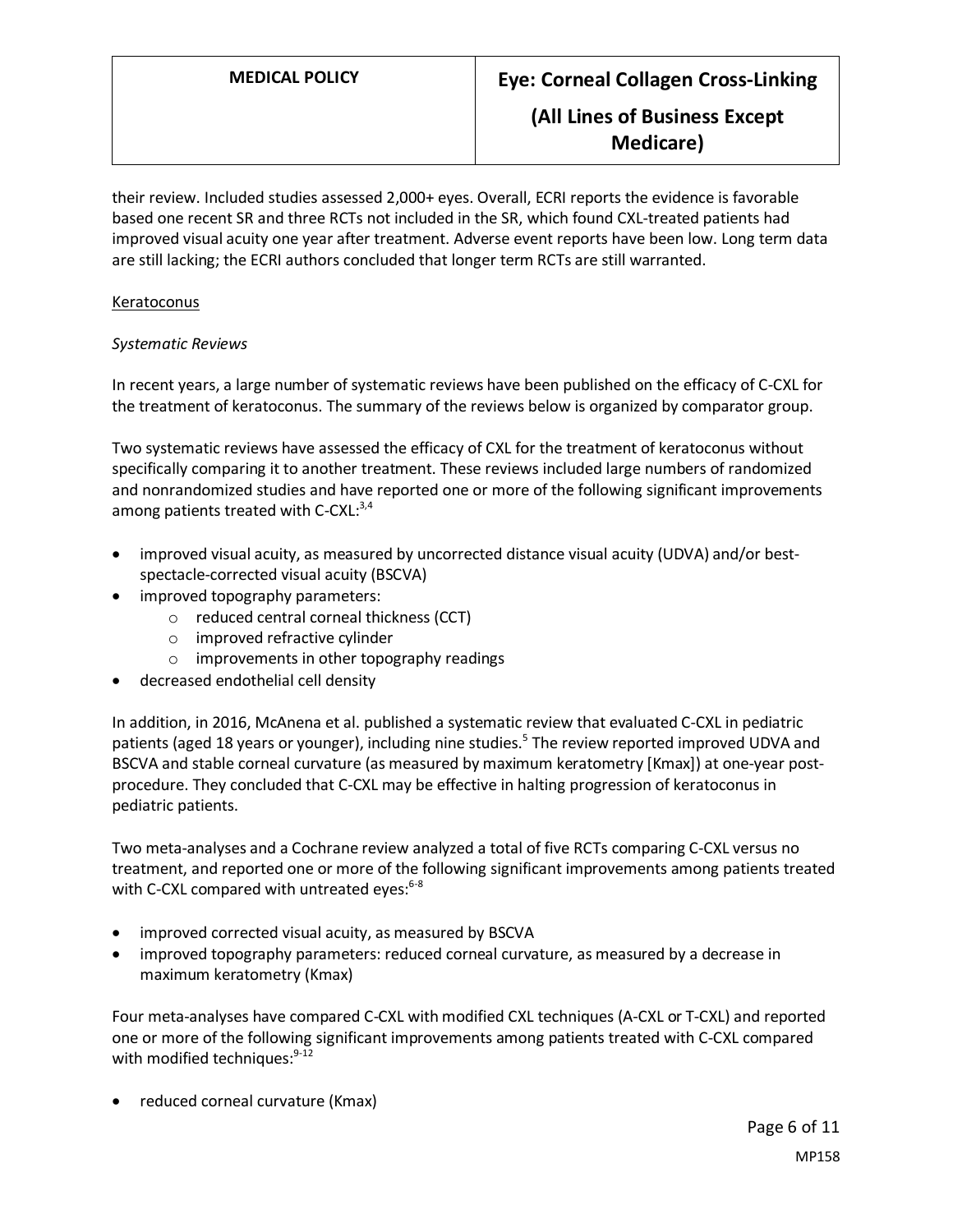- delayed deterioration of Kmax
- improved minimum keratometry (minK)
- greater reduction in mean keratometry (mean K)
- improved demarcation line depth

In 2020, Hayes published an updated comparative effectiveness review of CXL for treatment of keratoconus, including nine randomized controlled trials (RCTs).<sup>13</sup> Despite the "C" rating given to the use of C-CXL for the treatment of progressive keratoconus in adolescent and adult patients compared with no treatment or sham treatment, the review did note that there is a moderately sized body of lowquality evidence that suggests some positive results regarding the benefits of C-CXL. The Hayes review also included eight systematic reviews that evaluated C-CXL for the treatment of keratoconus that are summarized above.<sup>3-10</sup>

#### *Randomized Controlled Trials (RCTs)*

No RCTs evaluating CXL were identified after the publication of the Hayes review.

#### Corneal Ectasia Following Refractive Surgery

#### *Systematic Reviews*

In 2017, a systematic review was published that assessed the efficacy of CXL for the treatment of postlaser vision correction ectasia, including seven studies (118 patients, 140 eyes) treated with CXL for progressive ectasia after laser-assisted in situ keratomileusis (LASIK) or photorefractive keratectomy (PRK).<sup>14</sup> The follow-up time ranged from 12 to 62 months and the review reported significantly improved corrected distant visual acuity (CDVA) in patients who underwent CXL. Of note, the five RCTs included in the review were all small in sample size and conducted on patient cohorts outside of the United States.

#### *Randomized Controlled Trials*

Outside of the United States there have been a number of RCTs published by the same group, using the same patient population, simply reporting various one-year outcomes of CXL for the treatment of corneal ectasia after previous refractive surgery.<sup>15-18</sup> Collectively, these publications reported significant improvements in the following:

- corneal topography, including improvements in the index of surface variance, index of vertical asymmetry, keratoconus index, and minimum radius of curvature.
- improved visual acuity measures, including UDVA and CDVA.

This same group (Hersh et al. 2017) published the results of their first U.S. trial, the pivotal trial that was used as the basis for the FDA approval of the Avedro KXL System for this indication.<sup>19</sup> The authors published one-year results of the prospective multicenter RCT, including 179 patients randomized to either standard C-CXL or a sham control where riboflavin drops were applied without removal of the epithelium.<sup>19</sup> In the C-CXL treatment group, Kmax decreased by 0.7 diopters (D) from baseline to oneyear, whereas there was continued progression of corneal steepening in the control group (1.3 D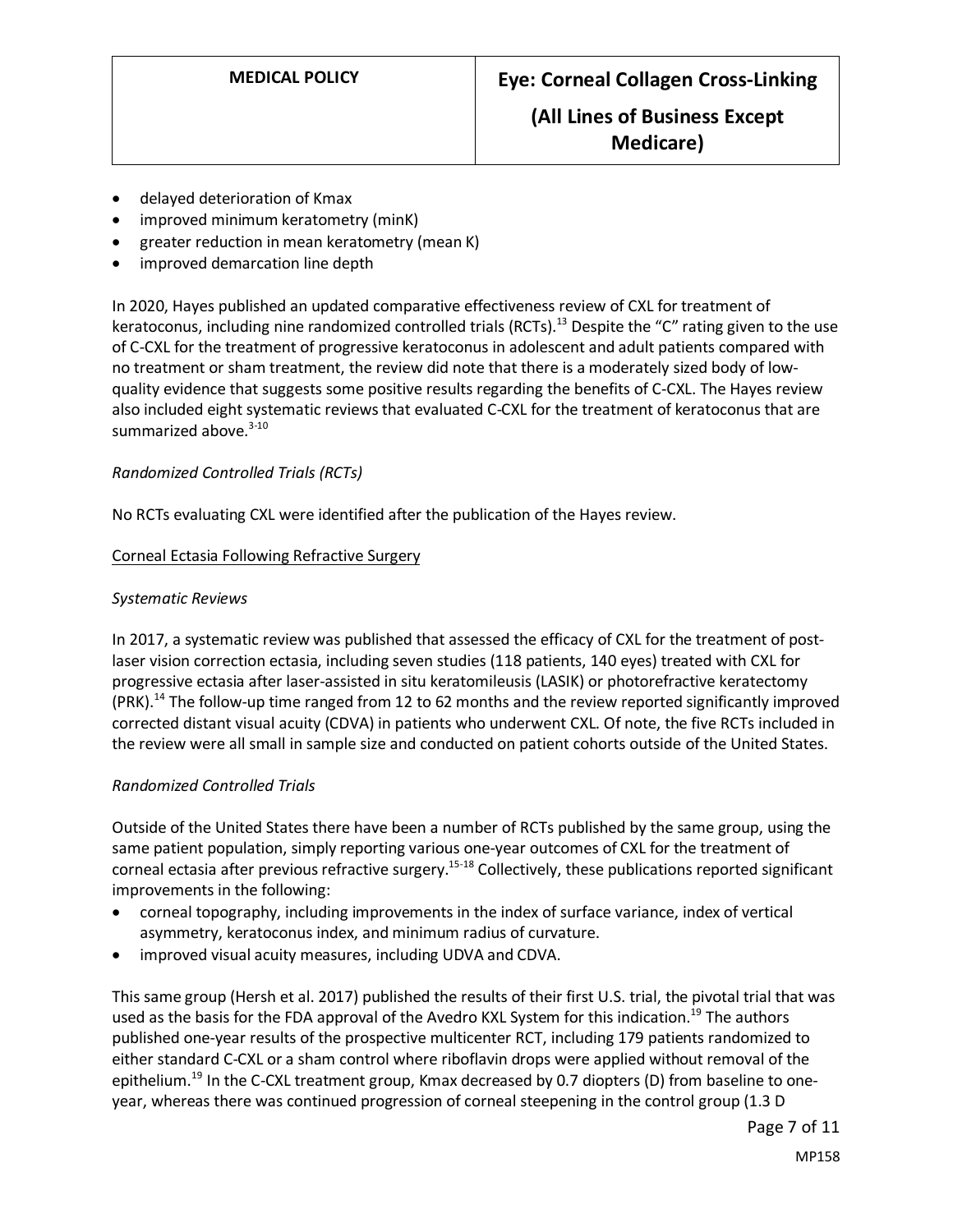difference between treatment and control, P < 0.0001). In the treatment group, the Kmax value decreased by 2.0 D or more in 14 eyes (18%) and increased by 2.0 D or more in three eyes (4%). Both the CDVA and the UDVA improved significantly in the C-CXL group. The authors concluded the C-CXL "was effective in improving the maximum K value, CDVA, and UDVA in eyes with corneal ectasia one year after treatment, with an excellent safety profile."

# **CLINICAL PRACTICE GUIDELINES**

### American Academy of Ophthalmology (AAO)

In 2018, the AAO published an updated Preferred Practice Guideline pertaining to corneal ectasia.<sup>20</sup> In the highlights and recommendations for care, the AAO stated that CXL, "reduces the risk of progressive ectasia in patients with keratoconus (particularly in its early stages) and stabilizes the corneal. It also stabilizes cases of corneal ectasia occurring after keratorefractive surgery." The guideline includes an extensive section on corneal cross-linking with indications, technique options, outcomes, contraindications, complications, and varying combination techniques.

#### National Institute for Health and Care Excellence (NICE)

In 2013, NICE published an interventional procedures guidance on photochemical corneal collagen cross-linkage using riboflavin and UVA for keratoconus and keratectasia.<sup>21</sup> NICE noted that the majority of evidence focused on the epithelium-off (C-CXL) approach as a treatment for keratoconus and corneal ectasia. Transepithelial CXL (T-CXL, epithelium-on) procedure had considerably less evidence. In addition, "either procedure (epithelium-off or epithelium-on CXL) can be combined with other interventions, and the evidence base for these combination procedures (known as 'CXL-plus') is also limited."

The NICE guidance recommended the following:

- "Current evidence on the safety and efficacy of epithelium‑off CXL for keratoconus and keratectasia is adequate in quality and quantity.
- Current evidence on the safety and efficacy of epithelium-on (transepithelial) CXL, and the combination (CXL‑plus) procedures for keratoconus and keratectasia is inadequate in quantity and quality.
- Patient selection for these procedures should include assessment of corneal thickness and consideration of the likelihood of disease progression.
- The procedures should only be carried out by ophthalmologists with expertise in managing corneal disease and specific training in the use of UV light or by appropriately trained staff under their supervision."

## <span id="page-7-0"></span>**POLICY SUMMARY**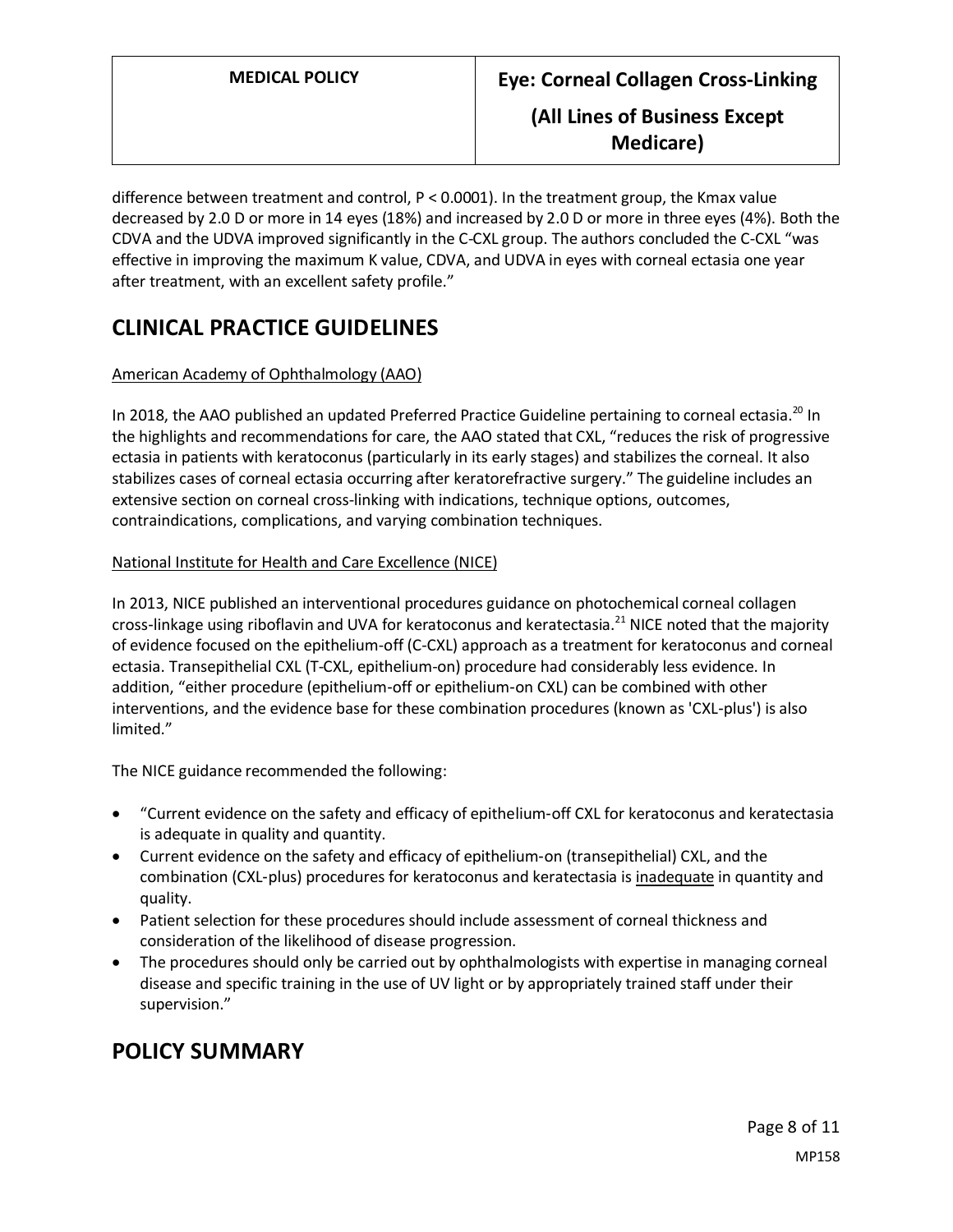There is enough evidence to show that conventional epithelium-off corneal collagen cross-linking (C-CXL) for the treatment of keratoconus and post-laser vision correction ectasia may improve overall health outcomes in highly selective patient populations. The current research has limitations, including a small number of studies reporting long-term follow-up. However, C-CXL appears to improve visual acuity and corneal curvature for a moderate amount of time (one- to three- years), thereby postponing corneal transplantation. Current guidelines based on research recommend the use of C-CXL for keratoconus and post-laser vision correction ectasia. Therefore, C-CXL for keratoconus and post-laser vision correction ectasia may be considered medically necessary and covered when policy criteria are met. Due to a lack of evidence and clinical practice guidelines, C-CXL and other CXL protocols (e.g. T-CXL, A-CXL, CXL-plus) not approved by the FDA are considered investigational and not covered when policy criteria are not met.

# **INSTRUCTIONS FOR USE**

Company Medical Policies serve as guidance for the administration of plan benefits. Medical policies do not constitute medical advice nor a guarantee of coverage. Company Medical Policies are reviewed annually and are based upon published, peer-reviewed scientific evidence and evidence-based clinical practice guidelines that are available as of the last policy update. The Companies reserve the right to determine the application of Medical Policies and make revisions to Medical Policies at any time. Providers will be given at least 60-days notice of policy changes that are restrictive in nature.

The scope and availability of all plan benefits are determined in accordance with the applicable coverage agreement. Any conflict or variance between the terms of the coverage agreement and Company Medical Policy will be resolved in favor of the coverage agreement.

## **REGULATORY STATUS**

### U.S .Food & Drug Administration (FDA)

In 2016, PHOTREXA® VISCOUS and PHOTREXA® were approved and are indicated for use in corneal collagen cross-linking in combination with the KXL™ System (NDA #203324) for the treatment of progressive keratoconus and corneal ectasia following refractive surgery.<sup>22</sup>

PHOTREXA® is a 0.146% riboflavin 5'-phosphate ophthalmic solution), while PHOTREXA® VISCOUS is a 0.146% riboflavin 5'-phosphate in 20% dextran ophthalmic solution. Both solutions are for topical ophthalmic use and are only approved for use with the Avedro with the KXL™ System, which is the company's specific UVA irradiation device.

The Dosage and Administration" section of the FDA label indicates usage only of the conventional "epithelium-off" CXL protocol (C-CXL). The KXL® system has not been approved for the use with any other protocol (e.g., transepithelial "epithelium-on") or for other indications (e.g., infectious keratitis, corneal ulcers).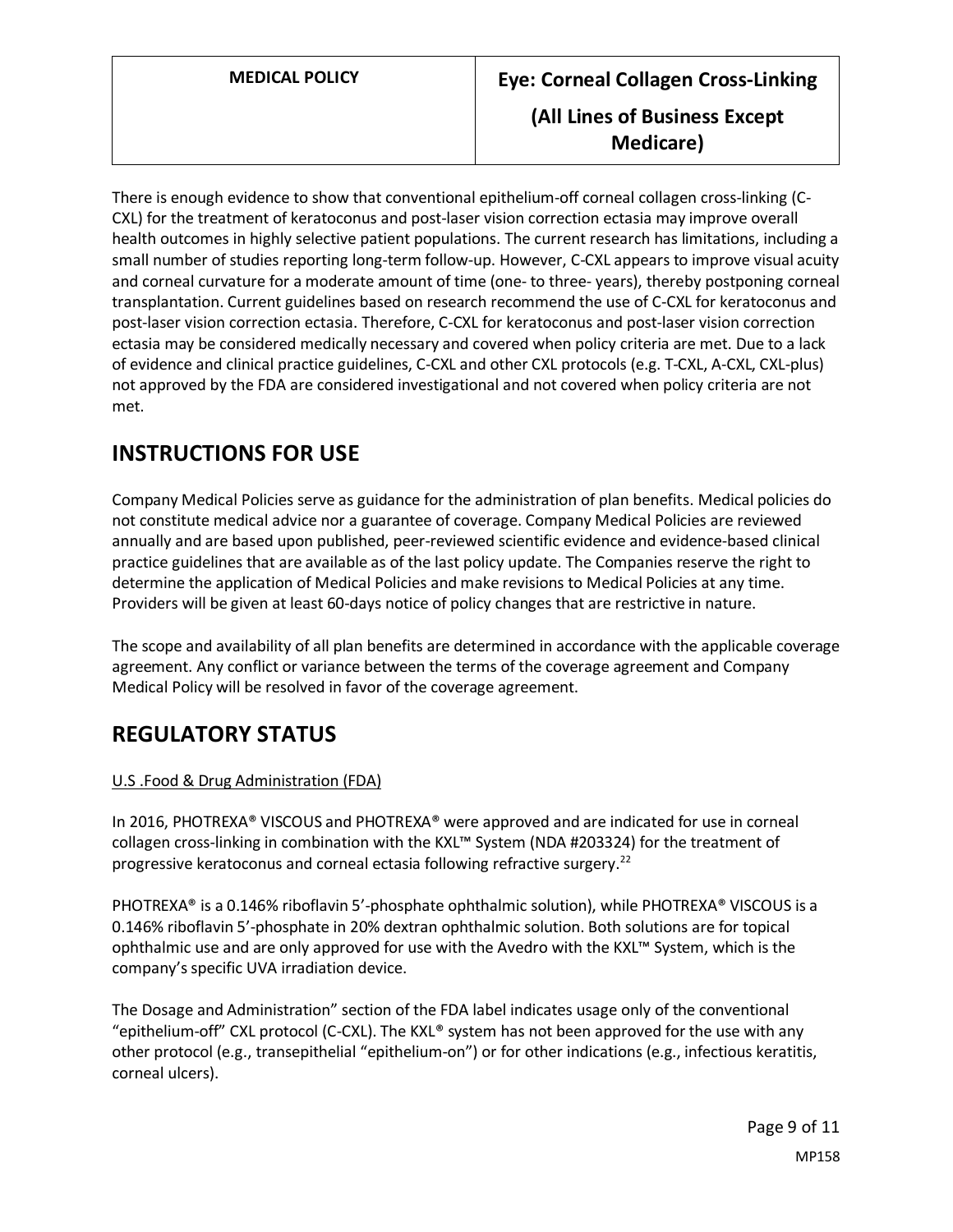Mental Health Parity Statement

Coverage decisions are made on the basis of individualized determinations of medical necessity and the experimental or investigational character of the treatment in the individual case. In cases where medical necessity is not established by policy for specific treatment modalities, evidence not previously considered regarding the efficacy of the modality that is presented shall be given consideration to determine if the policy represents current standards of care.

## **REFERENCES**

- 1. American Academy of Ophthalmology (AAO) Corneal / External Disease Panel. Preferred Practice Pattern<sup>®</sup> Guideline. Corneal Ectasia. 2018[. https://www.aao.org/preferred-practice](https://www.aao.org/preferred-practice-pattern/corneal-ectasia-ppp-2018)[pattern/corneal-ectasia-ppp-2018.](https://www.aao.org/preferred-practice-pattern/corneal-ectasia-ppp-2018) Accessed 05/31/2021.
- 2. ECRI. Custom Rapid Responses Guidance. Corneal Collagen Cross-linking for Treating Keratoconus and Corneal Ectasia. Published: 1/10/2018. Updated: 02/12/2019. [https://www.ecri.org/components/Hotline/Pages/25708.aspx?tab=2.](https://www.ecri.org/components/Hotline/Pages/25708.aspx?tab=2) Accessed 05/31/2021.
- 3. Chunyu T, Xiujun P, Zhengjun F, Xia Z, Feihu Z. Corneal collagen cross-linking in keratoconus: a systematic review and meta-analysis. *Sci Rep.* 2014;4:5652. <https://www.ncbi.nlm.nih.gov/pubmed/25007895>
- 4. Meiri Z, Keren S, Rosenblatt A, Sarig T, Shenhav L, Varssano D. Efficacy of Corneal Collagen Cross-Linking for the Treatment of Keratoconus: A Systematic Review and Meta-Analysis. *Cornea.* 2016;35(3):417-428[. https://www.ncbi.nlm.nih.gov/pubmed/26751990](https://www.ncbi.nlm.nih.gov/pubmed/26751990)
- 5. McAnena L, Doyle F, O'Keefe M. Cross-linking in children with keratoconus: a systematic review and meta-analysis. *Acta Ophthalmol.* 2017;95(3):229-239. <https://www.ncbi.nlm.nih.gov/pubmed/27678078>
- 6. Kobashi H, Rong SS. Corneal Collagen Cross-Linking for Keratoconus: Systematic Review. *Biomed Res Int.* 2017;2017:8145651[. https://www.ncbi.nlm.nih.gov/pubmed/28691035](https://www.ncbi.nlm.nih.gov/pubmed/28691035)
- 7. Li J, Ji P, Lin X. Efficacy of corneal collagen cross-linking for treatment of keratoconus: a metaanalysis of randomized controlled trials. *PLoS One.* 2015;10(5):e0127079. <https://www.ncbi.nlm.nih.gov/pubmed/25985208>
- 8. Sykakis E, Karim R, Evans JR, et al. Corneal collagen cross-linking for treating keratoconus. *Cochrane Database Syst Rev.* 2015(3):CD010621. <https://www.ncbi.nlm.nih.gov/pubmed/25803325>
- 9. Liu Y, Liu Y, Zhang YN, et al. Systematic review and Meta-analysis comparing modified crosslinking and standard cross-linking for progressive keratoconus. *Int J Ophthalmol.*  2017;10(9):1419-1429.<https://www.ncbi.nlm.nih.gov/pubmed/28944203>
- 10. Li W, Wang B. Efficacy and safety of transepithelial corneal collagen crosslinking surgery versus standard corneal collagen crosslinking surgery for keratoconus: a meta-analysis of randomized controlled trials. *BMC Ophthalmol.* 2017;17(1):262. <https://www.ncbi.nlm.nih.gov/pubmed/29282020>
- 11. Shajari M, Kolb CM, Agha B, et al. Comparison of standard and accelerated corneal cross-linking for the treatment of keratoconus: a meta-analysis. *Acta Ophthalmol.* 2018. <https://www.ncbi.nlm.nih.gov/pubmed/29855152>